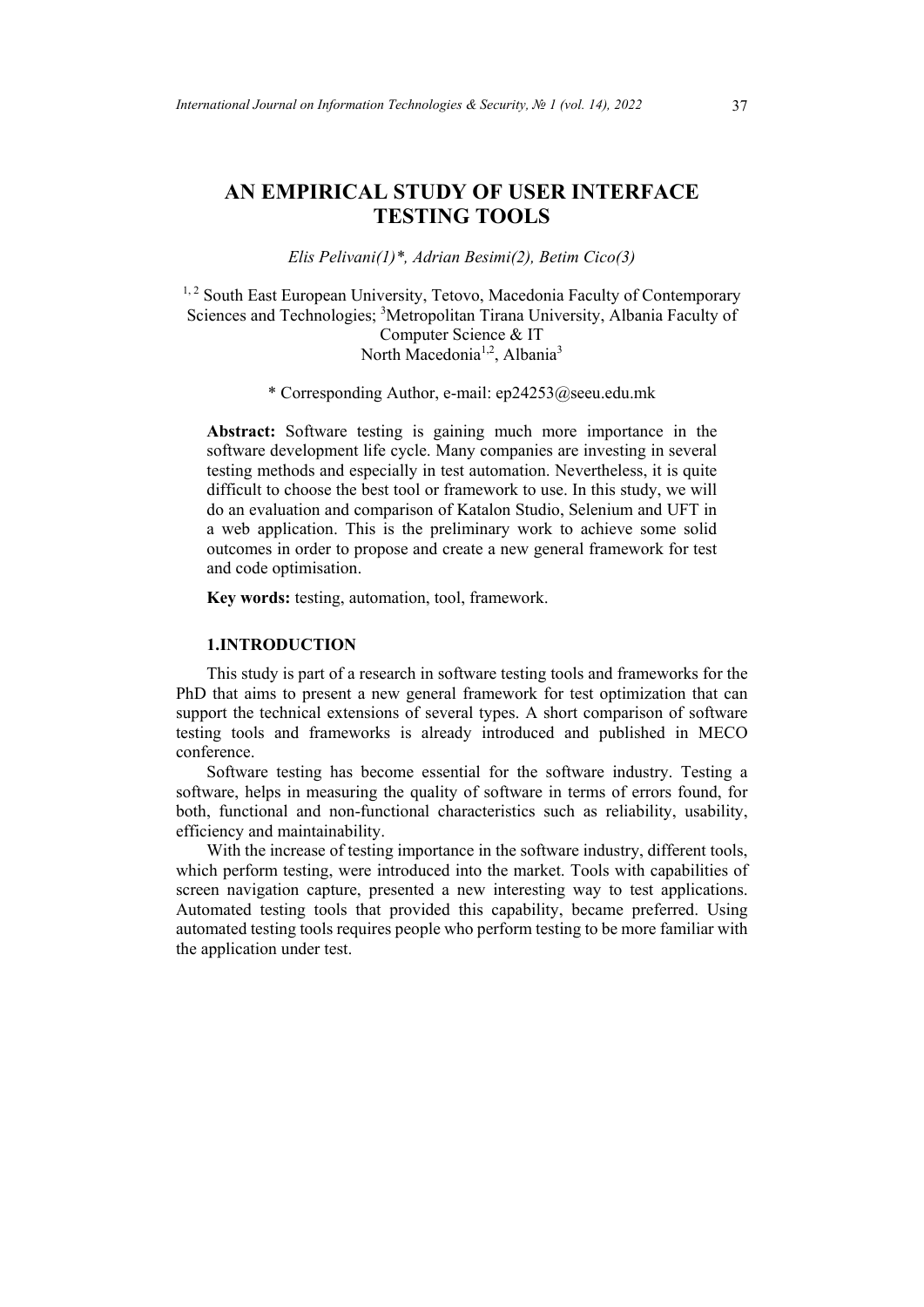There are many comparative studies already done for the software testing frameworks and tools. However, we went beyond the empirical analysis of three testing tool compared in standard metrics such as in other studies. We focused in the execution time and used two important metrics number of steps and number of object. The study was intentioned to explain such results focusing in how these tools are designed to operate and offer. Some of the main topics that we have analysed and explained are the popup handling, identification of objects, database testing, reporting, capture and recording versus programming and usage of AI. The last one of course needs much deep study because new releases of the testing tools are improving the AI usage very fast, as a need of the software industry.

## **2. SIMILARITIES AND DIFFERENCES OF THE TESTING FRAMEWORKS**

#### **2.1. Test Frameworks**

A brief review of Selenium, Katalon Studio and UFT is provided in this section by pointing out their main characteristics.

Selenium is a free, open source framework that conducts functional testing of web applications. It is running crosswise through various browsers and systems, such as Windows, Mac, and Linux. Selenium encourages developers to compile tests in a range of programming languages such as Java, PHP, C#, Python, Groovy, Ruby, and Perl. Selenium Suite consists of four critical segments: Selenium IDE, Selenium RC, WebDriver, Selenium Grid, is designed to support the automation testing [1].

Katalon Studio is an automated testing framework that provides a robust range of features to incorporate completely automated testing solutions for Web, API and Desktop and Smartphone apps. Designed on top of the open-source Selenium and Appium frameworks, Katalon Studio helps teams to easily get started with test automation, reducing the effort and skills needed to understand and incorporating these systems for automated testing needs. Katalon conducts UI, functional and regression testing [2, 3].

Unified Functional Testing (UFT) is a Windows-based programming testing framework used to test software on the desktop or the internet, providing test automation for regression and functional testing, developed by Hewlett Packard (HP). UFT uses the Visual Basic Script language to run scripts and evaluation formats are used for various artifacts and program verification controls. UFT conducts functional and regression testing [3, 4].

## **2.2. Capture and recording versus programming**

As easy as it gets, Katalon Studio is a tool you can use for implementing simple test cases, when the programming knowledge of the tester is limited. Katalon Studio uses three ways to test Record and Replay, Manual Mode and lastly the Script Mode. In the Record & Replay method, the tester records all the steps and actions performed while using the application and the functionalities being tested. These steps are saved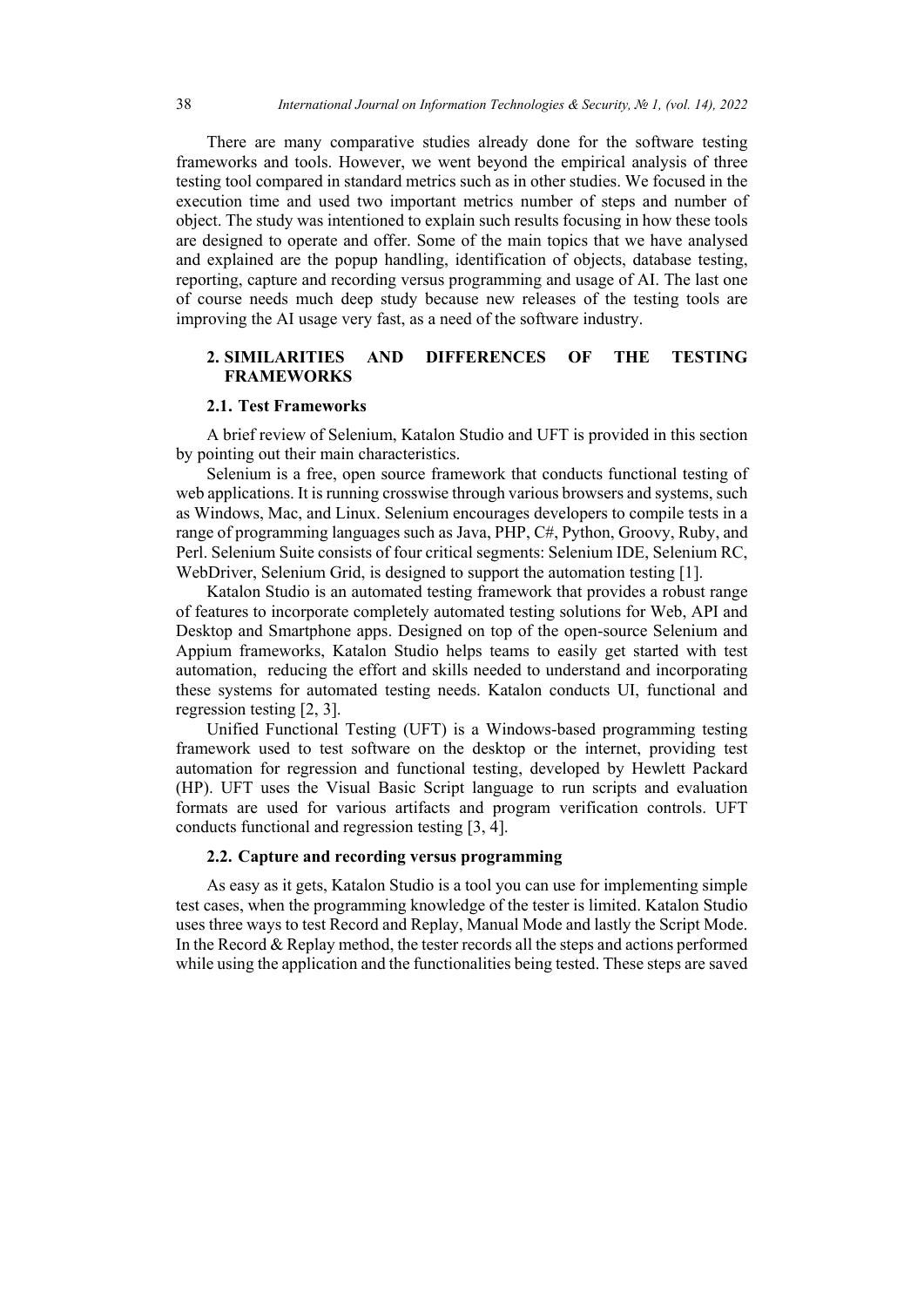in order to be run when needed or when a new change has been done to the application/functionalities. Same as other test cases, this type of tests can be updated by changing the recorded steps as the test idea changes with the time. Scripting mode on the other hand does require a little of programming knowledge, as the tester needs to write Groovy code to create tests. Usually this is done to customize an existing (recorded) test and to create custom keywords. The later are just advanced functions [4, 5]. In contrary with Katalon and UFT, each tester is required to have advanced programming knowledge to build the framework, create the structure of the testing project, and implement functions and scenarios, Table 1.

| Table 1.Differences and similarities between Katalon Studio, UFT and Selenium [5, 6, 7, 8] |  |  |  |
|--------------------------------------------------------------------------------------------|--|--|--|
|--------------------------------------------------------------------------------------------|--|--|--|

| <b>Features</b>                      | <b>Katalon Studio</b>                                                | Selenium                                                | <b>UFT</b>                                                                 |
|--------------------------------------|----------------------------------------------------------------------|---------------------------------------------------------|----------------------------------------------------------------------------|
| Test deployment<br>platform          | $Cross-platform$                                                     | $Cross-platform$                                        | Windows                                                                    |
| Application<br>under test            | Web and mobile<br>apps                                               | Web apps                                                | Windows desktop,<br>Web, mobile                                            |
| Scripting<br>languages               | Groovy                                                               | Java, C#, Perl,<br>Python, Javascript,<br>Ruby, PHP     | <b>VBScript</b>                                                            |
| Programming<br>skills                | Not requires,<br>Recommended for<br>advance test scripts             | Advanced skills<br>needed to integrate<br>various tools | Not required,<br>Recommended for<br>advanced test<br>scripts               |
| Learning curves                      | Medium                                                               | High                                                    | Medium                                                                     |
| Ease of<br>installation and<br>use   | Easy to setup and<br>run                                             | Require installing and<br>integration various<br>tools  | Easy to setup and<br>run                                                   |
| Script creation<br>time              | Quick                                                                | Slow                                                    | Ouick                                                                      |
| Object storage<br>and<br>maintenance | <b>Build-in Object</b><br>repository, Xpath<br>object identification | Xpath, UI Mpas                                          | Built-in object<br>repository, smart<br>object detection and<br>correction |
| Image-based<br>testing               | Built-in support                                                     | Require installing<br>additional libraries              | Built-in support,<br>image-based object<br>recognition                     |
| Continues<br>integrations            | Popular CI tools<br>(e.g. Jenkins,<br>Teamcity)                      | Various CI tools (e.g.<br>Jenkins, Cruise<br>Control)   | Various CI tools<br>(e.g. Jenkins HP<br>Quality Center)                    |
| Product support                      | Ticketing support<br>Open source<br>community<br>community           |                                                         | Dedicated stuff,<br>community                                              |
| License type                         | Freeware                                                             | Open source                                             | Proprietary                                                                |
| Cost<br>Free                         |                                                                      | Free                                                    | License and<br><i>maintenance fees</i>                                     |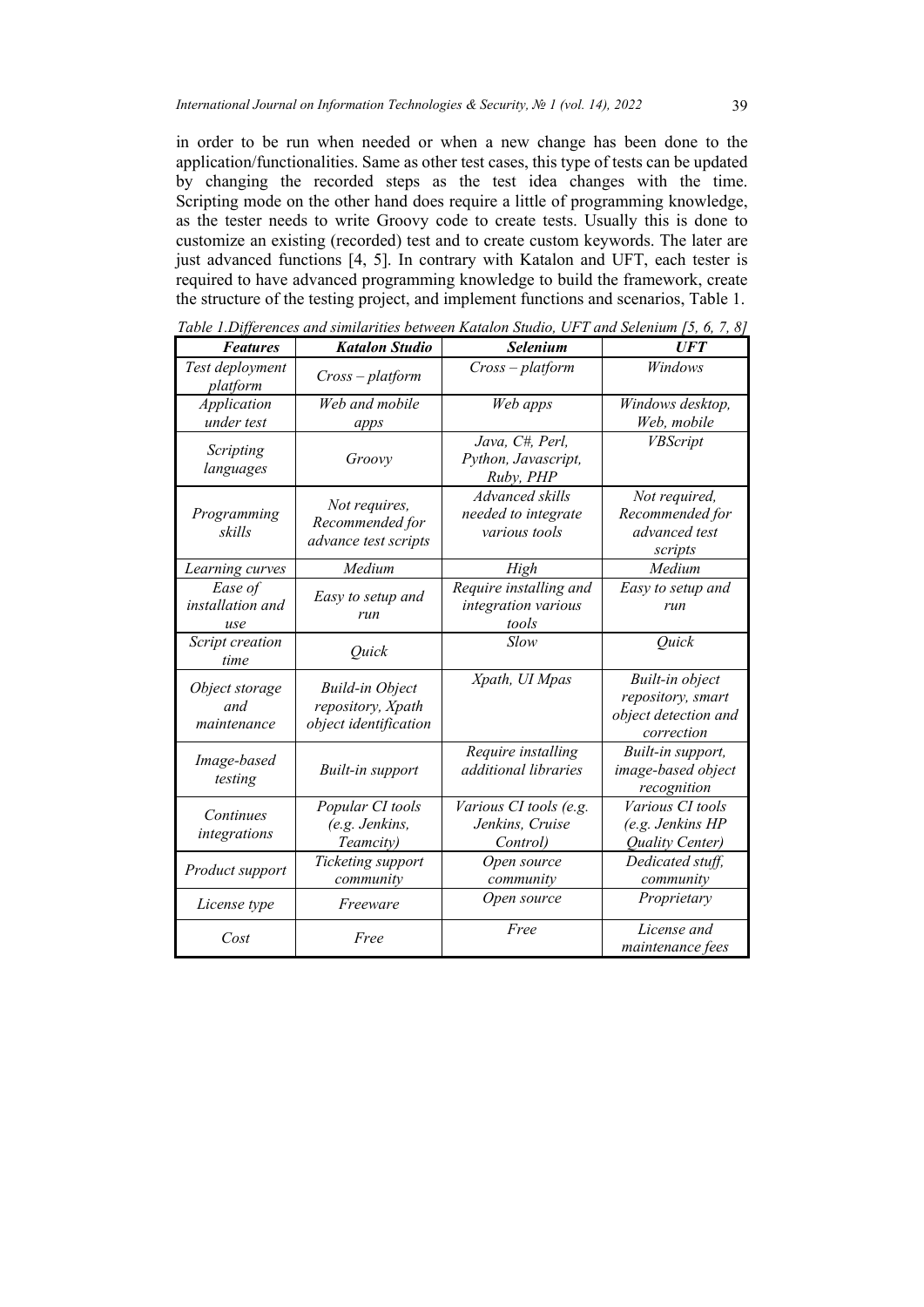UFT or Unified Functional Testing is a commercial automated functional testing tool. Test generation is one among the foremost important feature of UTF. When navigating through the application, UTF/QTP records each step and creates the test script. Once a test is generated, it is possible to form some amendments within the test script. The latest version of UTF includes Artificial Intelligence to simplify and improve test creation, execution, and maintenance. AI is used for object recognition, mockup identification, screen recording, text matching, and image identification. UFT uses AI to identify objects visually, based on a wide variety of images, context, and in some cases text.

#### **2.3. Popup handling**

Selenium works for WebElements, which are part of HTML inside a browser, but it will fail to handle special components that are not part of HTML such as Windows popups, Modal dialogs or Browser popups and alerts.

While Katalon Studio and UFT are more suitable to handle these kind of elements. Both of them provides capabilities to handle Windows controls, modal and browser dialogs.

## **2.4. Identification of objects**

The most important aspect of automating applications is the identification of objects. For object identification and understanding, UFT provides a very important tool called Object Spy. Object spy helps to add objects in the Object Repository. The Object Spy helps us to reach all the native properties and operations of any object in an open application, as well as the test object hierarchy, description properties, and operations that UFT uses to represent that object.

Katalon Studio allows users to locate Test objects in two different modes. Basic mode is recommended to manual testers who just started their automation experience. It is possible using the Web Object Spy function. With Basic mode, some XPaths are automatically generated for the same object. For advanced testers who wish to input selectors manually, there is the possibility to create the Object manually and to select between CSS or XPath mode. After the objects are created, they can be saved in the Objects Repository in the desired folder.

Selenium uses locators instead of Object Spy. An HTML DOM element can be selected by a locater and then can be manipulated in the way that the tester needs. Locators in Selenium come into action when we perform designated actions in a defined test after the Selenium WebDriver is initialized and loaded the webpage to be tested. There is not possible to find automatically an element selector, but you have to inspect the element inside the DOM structure and find a unique way to trigger it. Common ways to locate a web element are by using the id, class name, or xpath Selenium-Java.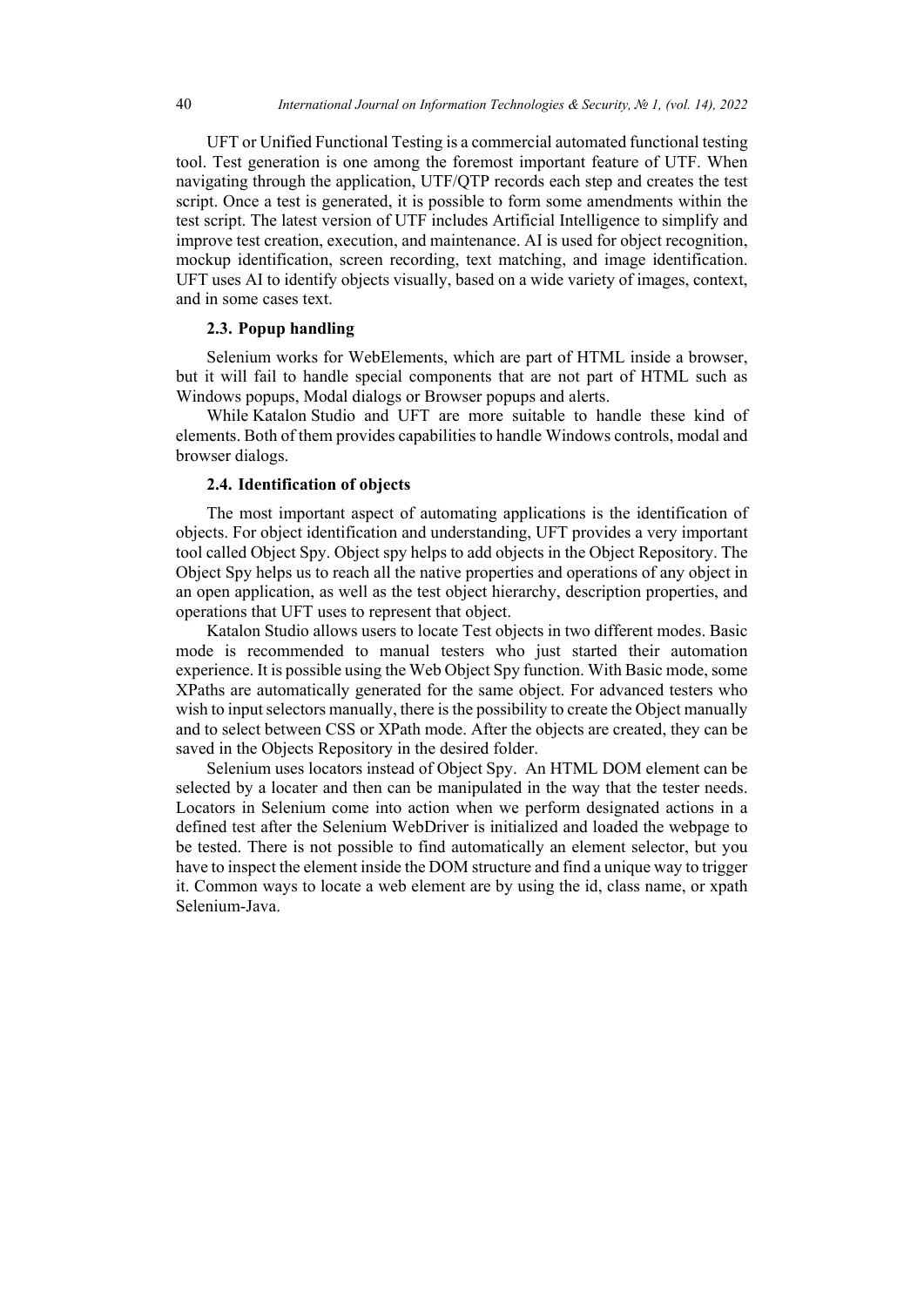#### **2.5. Database Testing**

For database testing, we need some basic methods to be implemented like Create Connection, Execute Query, and Close Connection. Katalon Studio offers the possibility to create custom keywords to address specific needs. All basic database methods can be created as custom keywords and then can be called on test case steps when needed [9]. While on the Selenium framework, using Java as a programming language, database testing requires configurations to be done. As a java project, it needs to import the packages, to register the JDBC driver and to implement the database methods. Similar to methods are created as keywords on Katalon Studio.

UFT does not provide any built-in support to connect to databases, however, using VBScript testers will be able to connect and interact with databases using ADODB connection objects. Considering that the three tools studied in this paper are browser automation tools, they are not recommended for database testing though it is possible. There are better tools for this purpose.

In a large systems where is needed both web testing and database testing would be required to have different testing tools. In order to tackle this limitation a customized, which optimize the database testing for web applications, would be a very acceptable solution.

#### **3.EXPERIMENTAL RESULTS**

## **3.1. Environment and testing frameworks versions**

We have selected a real life web application that is used from the employees of a company mainly to select the siting positions in the offices, selects the days off and the home office.

Same computer type used for Selenium+ Cucumber, UFT, and Katalon Studio executions, Table 2. Test cases in Selenium can be created in Java, C#, Perl, Python,  JavaScript, Ruby, PHP. In this research, we have created our test cases by using Java in Selenium, Groovy in Katalon and VBasic in UFT.

|                                | <b>Selenium</b>                          | <b>Katalon Studio</b> | <i><b>UFT</b></i>  |  |
|--------------------------------|------------------------------------------|-----------------------|--------------------|--|
| System Model                   | Dell Latitude 5580<br>Dell Latitude 5580 |                       | Dell Latitude 5580 |  |
| <i>RAM</i>                     | $16.0$ GB                                | $16.0$ GB             | $16.0$ GB          |  |
| <i><b>Operating System</b></i> | Windows 10 64bit                         | Windows 10 64bit      | Windows 10 64bit   |  |
| Tool version                   | 3.141.59                                 | Katalon 7.9.1         | UFT 15.0.2         |  |
| Browser used                   | Chrome 80.0                              | Chrome 80.0           | Chrome 80.0        |  |

*Table 2. The simulated test environment*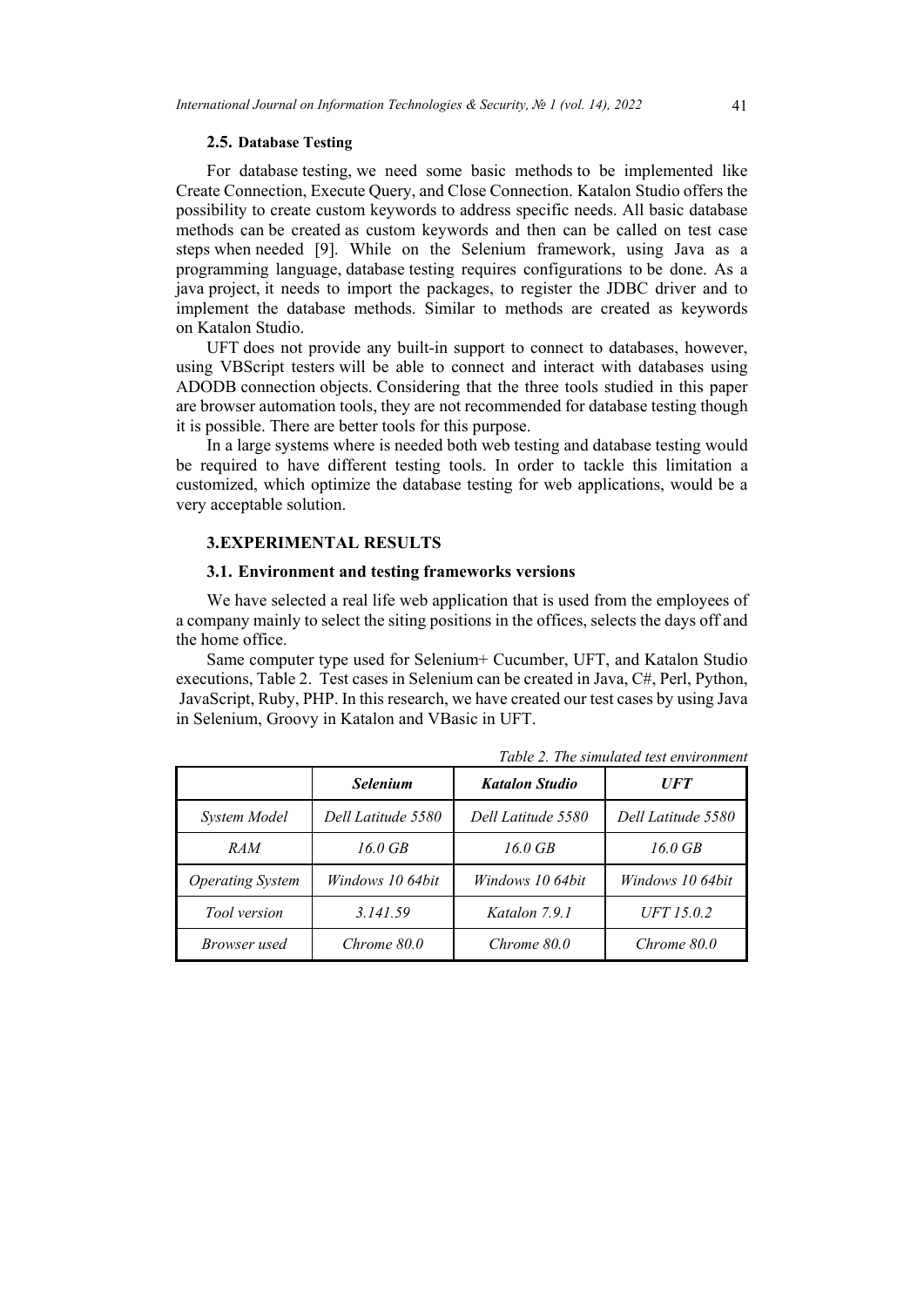#### **3.2. Our Experiments**

The same test cases are implemented and executed for Selenium, UFT and Katalon Studio Tool. There are 10 test cases executed, which have around 240 steps. During this simulation we have used only UI testing.

One of the main reasons why using automation testing is the reusability of code or objects. In the above table are displayed the numbers for objects used in each test case. The number of total created objects is smaller than the sum of objects used in each test. This proves that a lot of test objects or WebElements are reused. Table 3 shows all the objects and steps that are created for each test used for this paper. The average usage of an element is calculated with the below formula:<br>Total No of Steps

Average usage of an element =  $\frac{Total\ No\ of\ Steps}{Total\ Object\ Create}$ 

|                                     | <b>Selenium</b>        |                          | <b>Katalon Studio</b>  |                          | <b>UFT</b>             |                          |
|-------------------------------------|------------------------|--------------------------|------------------------|--------------------------|------------------------|--------------------------|
|                                     | No. of<br><b>Steps</b> | No. of<br><b>Objects</b> | No. of<br><b>Steps</b> | No. of<br><b>Objects</b> | No. of<br><b>Steps</b> | No. of<br><b>Objects</b> |
| Tl<br>CheckLoginFuncti<br><i>on</i> | 15                     | 10                       | 22                     | 12                       | 16                     | 10                       |
| T2-EditProfile                      | 25                     | 17                       | 46                     | 25                       | 34                     | 13                       |
| T3-InOfficeMode                     | 24                     | 23                       | 46                     | 32                       | 35                     | 15                       |
| $T4-$<br>HomeOfficeMode             | 17                     | 18                       | 35                     | 23                       | 32                     | 12                       |
| T5-OnLeaveMode                      | 17                     | 18                       | 35                     | 23                       | 30                     | 12                       |
| T6-TravelMode                       | 17                     | 18                       | 35                     | 22                       | 32                     | 12                       |
| $T7-$<br><b>EmployesReports</b>     | 21                     | 21                       | 37                     | 23                       | 25                     | 17                       |
| T8-DailyBookings                    | 11                     | 11                       | 19                     | 12                       | 13                     | 12                       |
| T9-<br><b>DeleteBookings</b>        | 8                      | 10                       | 19                     | 12                       | 16                     | 10                       |
| $T10-$<br><b>UpdatePasswords</b>    | 23                     | 21                       | 36                     | 22                       | 25                     | 22                       |
| Total                               | 178                    | 93                       | 330                    | 113                      | 258                    | 135                      |
| Average usage of<br>an element      | $\sim l\delta$         | 1.80                     | 33                     | 2.92                     | 25.8                   | 1.91                     |

| Table 3. Number of steps and objects used on each test case |  |
|-------------------------------------------------------------|--|
|-------------------------------------------------------------|--|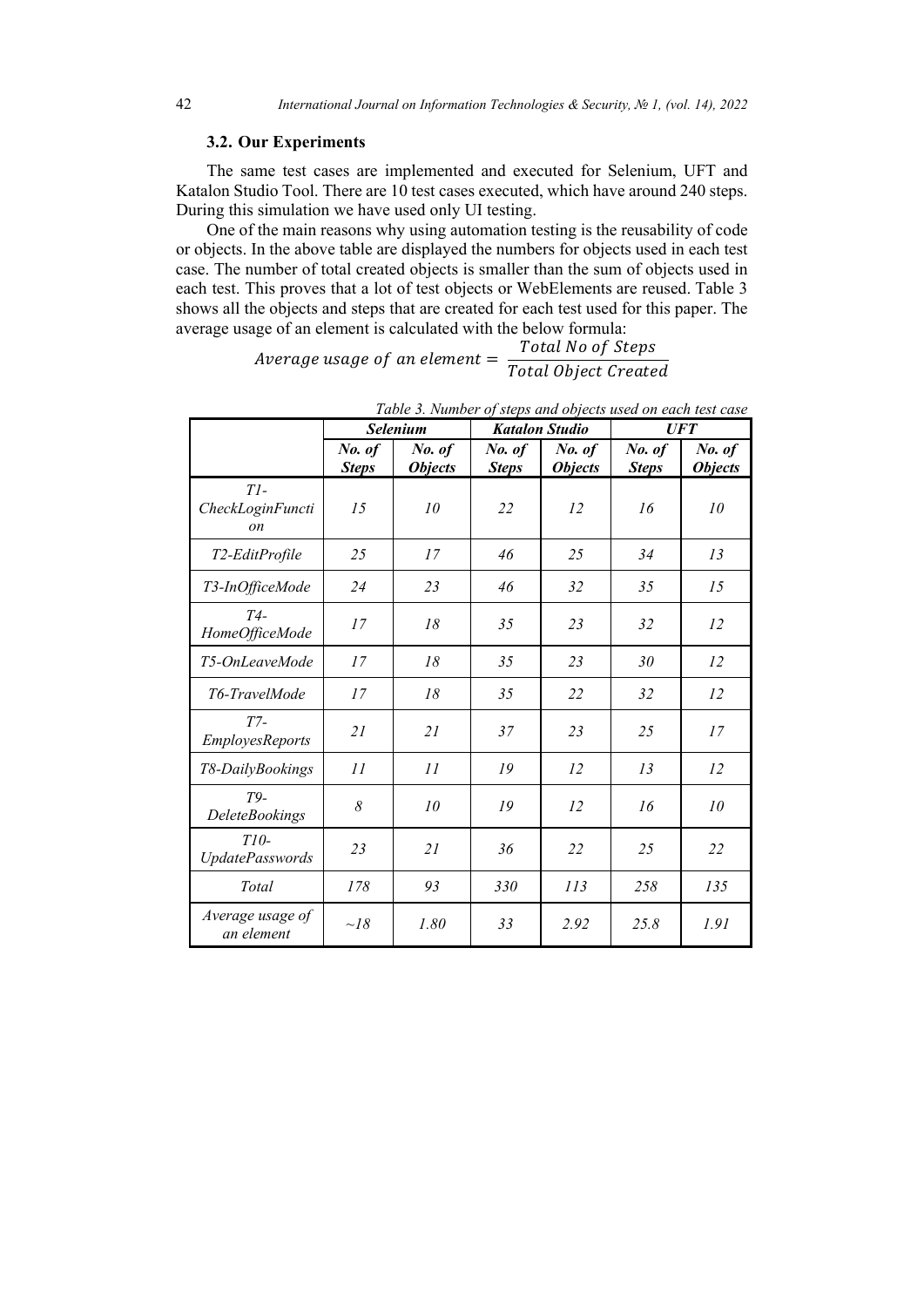40



 $\Omega$ 10 20 30 Selenium Katalon UFT

*Figure 1. Total number of steps used on each tool*



*Figure 2. Average number of steps used on each tool.*



*Figure 3. Total number of object used on each tool.*

*Figure 4. Average number of objects used on each tool*

#### **3.3. Running and Execution time**

Obviously, the execution time for Katalon Studio is higher than Selenium and UFT, Figure 5.

The main reason for that is the programming language used. Katalon Studio uses Groovy, a language built on top of Java, and must load many libraries for parsing test data, test objects, logging while for Selenium framework is used Java itself and for UFT VBscript. UFT is slower than Selenium because VBScript cannot handle pointers in a direct way. This leads to many CPU cycles and requires more time for processing, while Java can handle pointers in a faster way.

UFT cannot run more than one test case at a time. We need extra configuration by creating a test chain with ALM (Application Lifecycle Management). ALM is an application, which can store test cases, manage version control, and create test chains, test suits.

In Selenium, we have to create a TestRunner class that manage the running of test cases. There are specified where our scenarios are defined, where is located the implementation and which scenario we have to run. Using Katalon Studio we have the possibility to run the tests one by one, by clicking Run button and choosing the desired browser.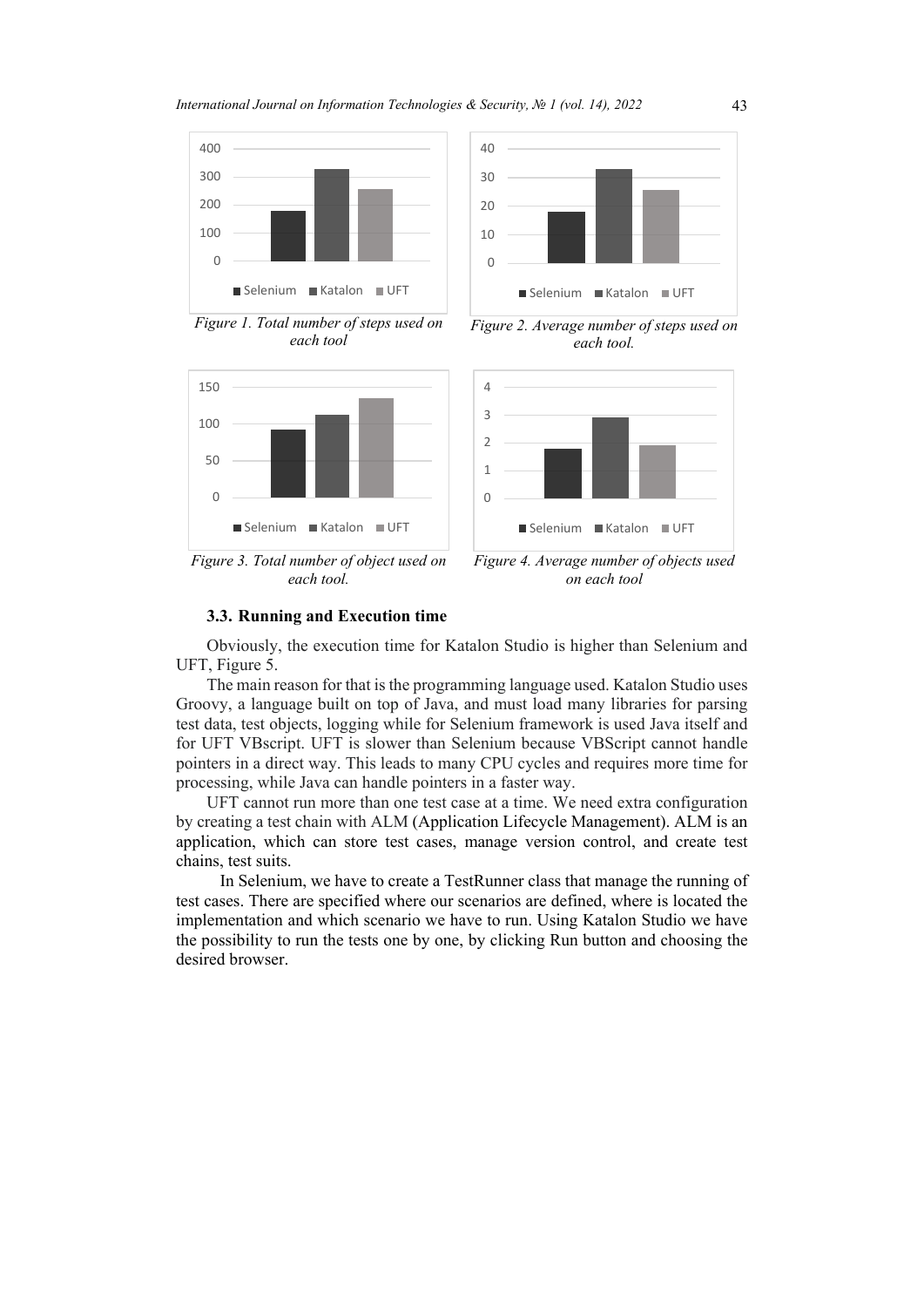

*Figure 5. Execution time of Katalon studio, UFT and Selenium*

Running all tests is possible by using a suite file under the Test Suites package. On the Suite file, we can add all test cases and activate the checkbox for each test we want to run.

# **3.4. Reporting**

A detailed, user-friendly, and easy to read reports can be exported into HTML, CSV, and PDF files in Katalon Studio. These reports can be easily shared with team members or managers anytime. There are screenshots done automatically for each case, failures or success without extra configuration, Figure 6.

|                          | Suite 1                                              |                                                                    |                             |                     |               |  |
|--------------------------|------------------------------------------------------|--------------------------------------------------------------------|-----------------------------|---------------------|---------------|--|
|                          | <b>Execution Environment</b>                         |                                                                    |                             |                     |               |  |
|                          | Host name<br>OS<br>Katalon version<br><b>Browser</b> | Host Name<br>Windows 10 64bit<br>7.9.1.208<br>Chrome 80.0.3987.132 |                             |                     |               |  |
|                          | Summary                                              |                                                                    |                             |                     |               |  |
|                          | ID<br>Description                                    | Test Suites/Suite 1                                                |                             |                     |               |  |
|                          | Total<br>Passed<br>Error                             | 10<br>10<br>$\circ$                                                | <b>Failed</b><br>Incomplete | $\circ$<br>$\circ$  |               |  |
|                          | Start<br>Elapsed                                     | 2021-04-01 01:21:20<br>6m - 35.805s                                | End                         | 2021-04-01 01:27:55 |               |  |
| #                        | ID                                                   |                                                                    | <b>Description</b>          |                     | <b>Status</b> |  |
| $\mathbf{I}$             | <b>Test Cases/CheckLoginFunction</b>                 |                                                                    |                             |                     | PASSED        |  |
| $\geq$                   | <b>Test Cases/EditProfile</b>                        |                                                                    |                             |                     | <b>PASSED</b> |  |
| з                        | <b>Test Cases/InOfficeMode</b>                       |                                                                    |                             |                     | PASSED        |  |
| $\boldsymbol{A}$         | Test Cases/HomeOfficeMode                            |                                                                    |                             |                     | PASSED        |  |
| 5                        | Test Cases/Onl eaveMode                              |                                                                    |                             |                     | PASSED        |  |
| 6                        | Test Cases/TravelMode                                |                                                                    |                             |                     | PASSED        |  |
| $\overline{\phantom{a}}$ | <b>Test Cases/EmployeesReports</b>                   |                                                                    |                             |                     | PASSED        |  |
| 8                        | <b>Test Cases/DailyBookings</b>                      |                                                                    |                             |                     | PASSED        |  |
| я                        | <b>Test Cases/DeleteBookings</b><br>PASSED           |                                                                    |                             |                     |               |  |
| 10                       | Test Cases/Update password                           |                                                                    |                             |                     | PASSED        |  |

*Figure 6. The report generated from Katalon studio*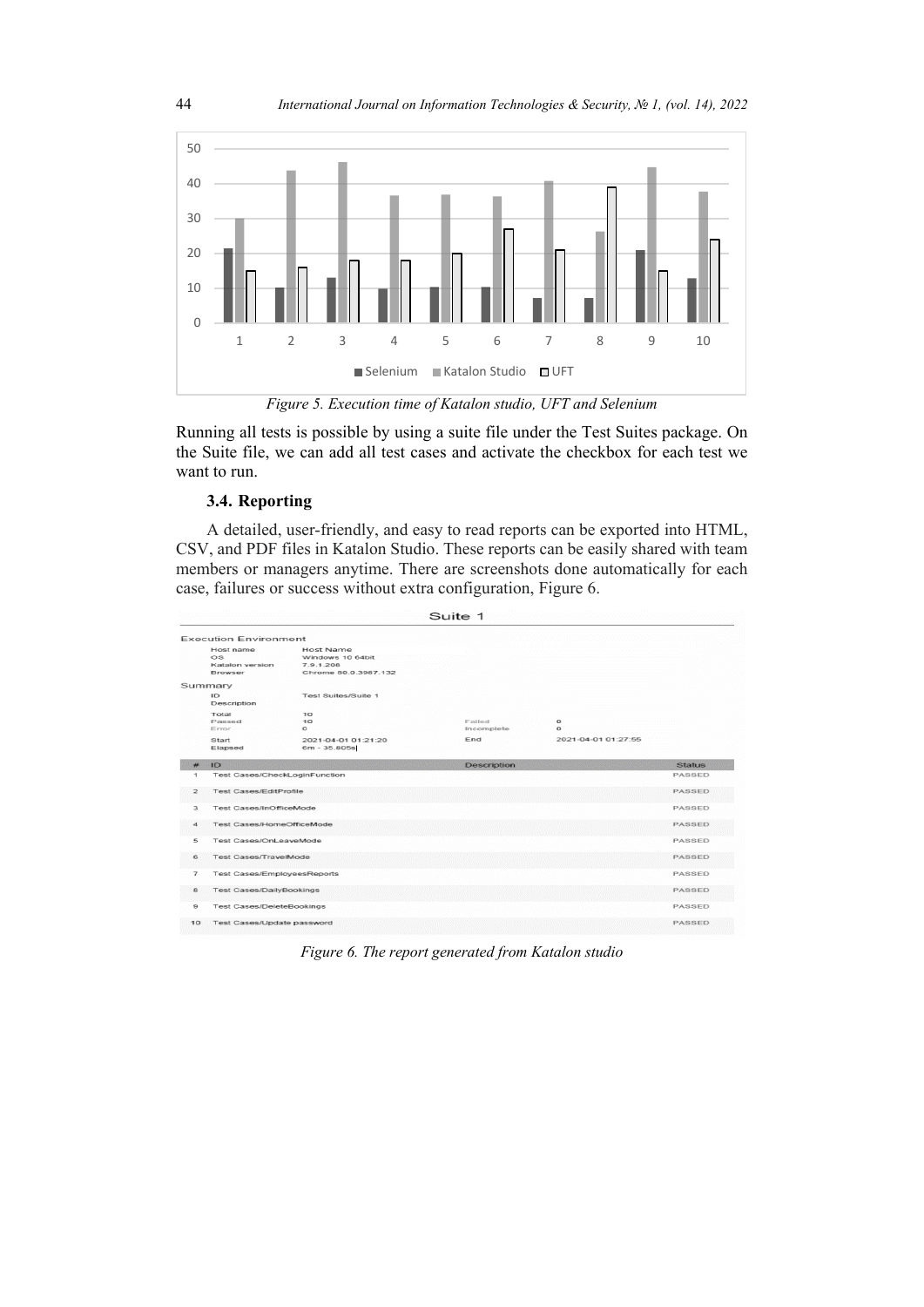The same user-friendly interface for test reporting is provided in UFT. For each test case, there is a report generated and screenshots saved in the repository for each step by default, Figure 7.

| <b>Result Details</b>                                        |                         |                                |                                        |  |
|--------------------------------------------------------------|-------------------------|--------------------------------|----------------------------------------|--|
| Executive Summary - TC_In_Office_Mode - TempResults √ Passed |                         |                                |                                        |  |
| <b>Test name:</b>                                            | TC_In_Office_Mode       | <b>Product name:</b>           | Micro Focus Unified Functional Testing |  |
| <b>Results name:</b>                                         | TempResults             | <b>Product version:</b>        | 15.0.2                                 |  |
| Time zone:                                                   | W. Europe Standard Time | Host name:                     |                                        |  |
| Run started:                                                 | 4/5/2021 - 13:29:24     |                                |                                        |  |
| Run ended:                                                   | 4/5/2021 - 13:29:42     |                                |                                        |  |
| <b>Total time:</b>                                           | 00:00:18                |                                |                                        |  |
| <b>Statistics</b>                                            |                         |                                | Passed Failed Warning<br>Done          |  |
|                                                              |                         | <b>Current Run</b><br>✔ Passed |                                        |  |
|                                                              | <b>Iterations</b>       |                                | Steps                                  |  |
|                                                              |                         |                                |                                        |  |
|                                                              | 0 Failed                |                                | 0 Failed                               |  |
|                                                              | 0 Warnings              |                                | 0 Warnings                             |  |
|                                                              | 1 Passed                |                                | 2 Passed                               |  |
| <b>Parameters</b>                                            |                         |                                |                                        |  |

*Figure 7. The report generated by UFT*

Selenium does not have reporting tools; extra configurations are needed to be done based on the framework used like TestNG, Cucumber, and so on, which have some simple options of reporting templates [10, 11].

Reporting can be considered as one of the advantages of Katalon Studio and UFT over Selenium framework. Katalon and UFT, as shown in the previous figures, give more information regarding the test cases, machines and browsers that are used. When a test fails, we can see through report generation and we can easily document those reports. Meanwhile on Selenium we have to go through logs to check if everything worked and if something failed, which will take more time then in two other tools [12, 13].

# **4. USAGE OF AI IN TESTING TOOLS AND CONCLUSION**

UFT One is an Artificial Intelligence Feature that is used to identify objects in the same way that we would. This feature helps you to run the same test on different platforms and versions, despite objects' implementation. Objects can be identified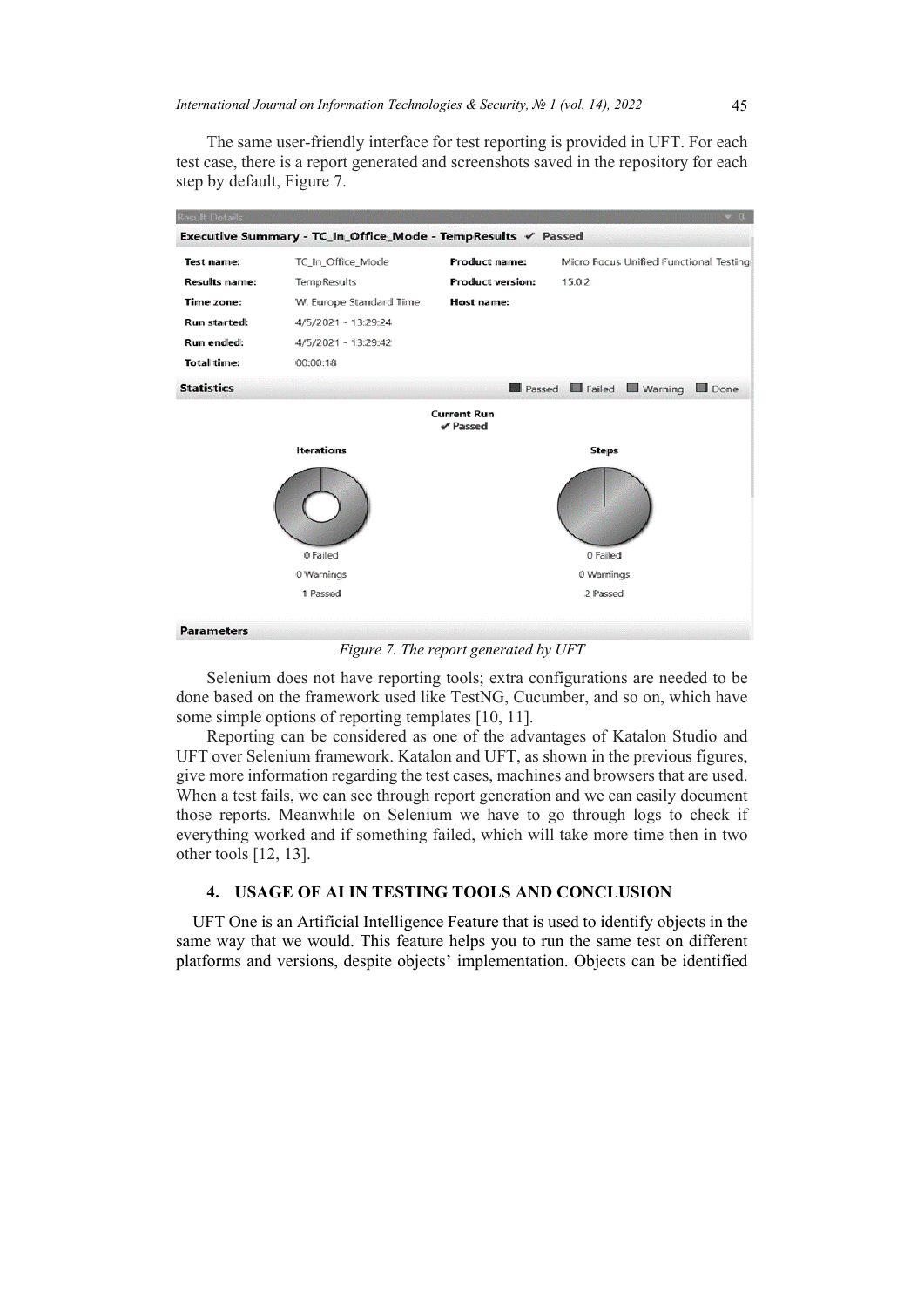visually, based on a wide variety of images, context, and text. According to UFT documentation, while using AI-based object identification the test scripts are more intuitive, technology agnostic, and easier to maintain [13, 14]. This feature seems very helpful and easy to use, but practically it is not. It needs deep knowledge in Visual Basic. All objects that are recognized by AI need to be included not only with drag and drop but with some scripts before we run the test. It is not easy for everyone to use this feature and to maintain tests that are created with AI-based object recognition. Another thing that makes this feature not so practical for usage is that it only works on Internet Explorer. This feature does not know other browsers and you have to create the script from scratch [15].

Artificial Intelligence features can be used on Katalon by installing two plugins, Auto Healing Smart Path and Appitools. Auto Healing Path is mostly used for UI testing for finding xpath while the automation suite is being executed. In this way the UI testing is easier, with higher performance is provided and accuracy [16, 17, 18]. This plugin helps us in cases where the xpath is changed and we do not need to change it manually, AI provides the correct xpath and the test does not fail. Appitools uses artificial Intelligence for visual comparison. This plugin offers features, which can compare and verify the layout of the application in different screen resolutions and sizes. These tools help us to have smarter and efficient test cases, reduce the time of implementation and maintenance of the test suite.

In contrary to Katalon Studio and UFT, Selenium does not have any features related to Artificial Intelligence. AI can only be integrated via open-source libraries.

In this paper, we did an empirical study of three widely used test automation tools, Selenium, UTF and Katalon Studio, based on different factors. We concluded that it is very difficult or not even possible to have a rank of the software testing tools only based in comparison and some test cases results. There are several aspects to be considered when we select a testing tool, such as: the need for testing, the application scope, the required efficiency and the available budget. The features and the limitations of each tool have to be analyzed before the final decision what to use.

#### **REFERENCES**

[1]. Harpreet Kaur, Gagn Gupta. Comparative study of automated testing tools: Selenium, quick test professional and test complete. *International Journal of Engineering Research and Applications*, ISSN: 2248-9622, Vol. 3, No. 5, Sep-Oct 2013, pp.1739-1743.

[2]. Duaa Mohammad, Sajedah Al-Momani, Yahya Tashtoush and Mohammad Alsmirat. A comparative analysis of quality assurance automated testing tools for windows mobile applications. *IEEE 9th Annual Computing and Communication Workshop and Conference (CCWC*), 2019, pp. 0414-0419, doi: 10.1109/CCWC.2019.8666463.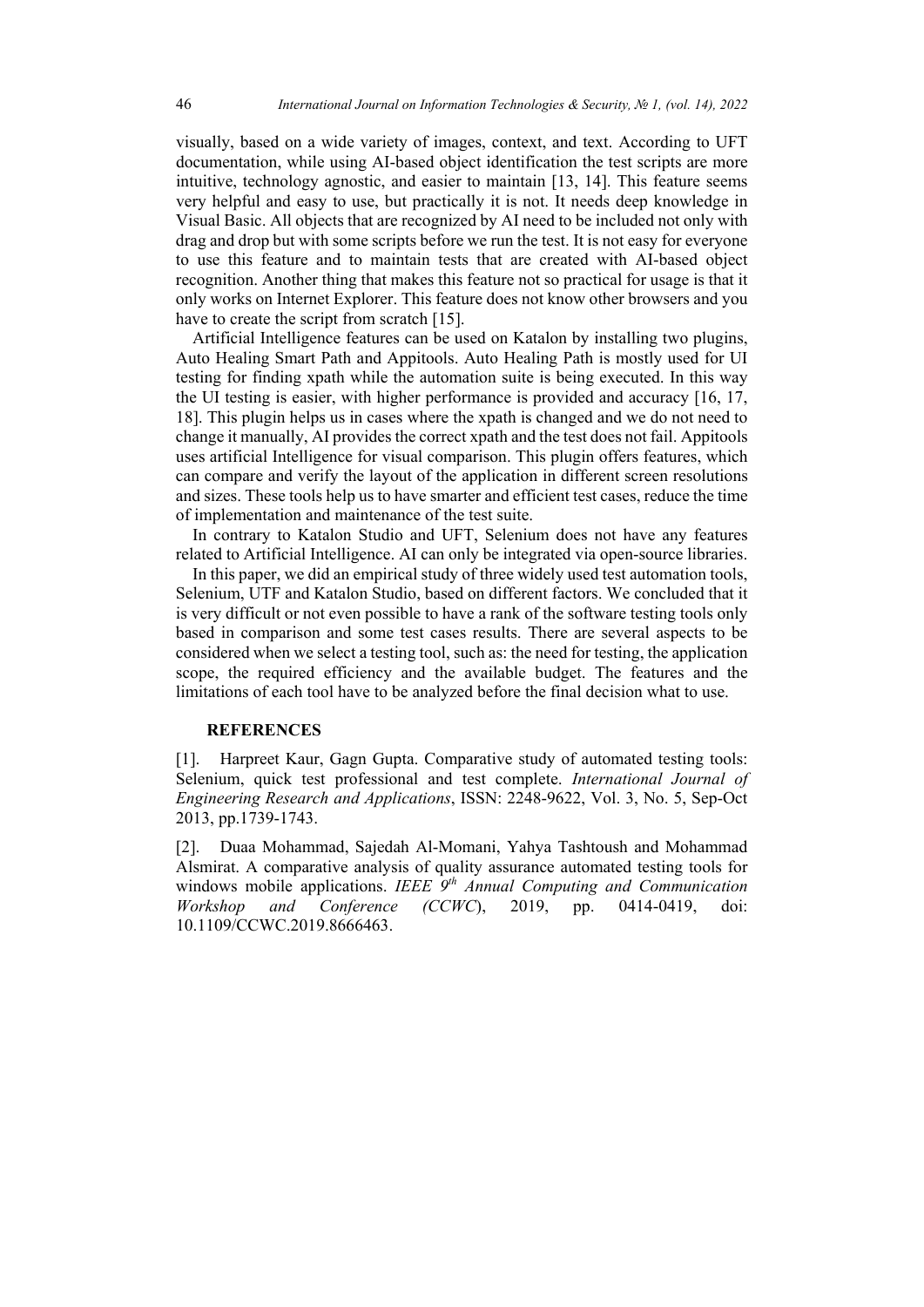[3]. Vinita Malik, Mamta Gahlan. Comparative study of automated web testing tools. *International Journal of Latest Trends in Engineering and Technology* , ISSN: 2278-621x, Vol.6, No.3, 2016, pp.367-374, https://www.ijltet.org/journal/55.pdf

[4]. Anjum, H., Babar, M.I.,Jehanzeb, M., Khan, M., Iqbal, S., Sultana, S., Shahid, Z., Zeshan, F., Bhatti, S. A comparative analysis of quality assurance of mobile applications using automated testing tools. *International Journal of Advanced Computer Science and Applications*. Vol. 8, No.7, 2017, pp.249-255.

[5]. Ashish Bhargava. Designing and implementing test automation frameworks with QTP: Learn how to design and implement a test automation framework block by block. *Packt Publishing*, ISBN 9781782171027, Vol.1, 2013, pp 0-160.

[6]. Monier, M., El-mahdy, M. Evaluation of automated web testing tools. *International Journal of Computer Applications Technology and Research*. 4, 2015, pp.405-408.

[7]. Daniel Asfaw. Benefits of automated testing over manual testing. *International Journal of Innovative Research in Information Security*, ISSN: 2349- 7017, Vol.2, 2015, pp 5-13.

[8]. Divya Kumar, Krishna Kumar Mishra. The impacts of test automation on software's cost, quality and time to market. *7th Int'l Conference on Communication, Computing and Virtualization*, Procedia Computer Science, Vol.79, 2016, pp. 8-15.

[9]. Ateşoğulları, D. Mishra, A. White Box Test Tools: A comparative view*. International Journal of Information Technologies and Security*. Vol. 11, No.3, 2019, pp 79-90.

[10]. Mojtaba Shahin, Muhammad Ali Babar, Liming Zhu. Continuous integration, delivery and deployment: A systematic review on approaches, tools, challenges and practices, *IEEE Access*, vol. 5, 2017, pp. 3909-3943.

[11]. Selenium umbrella, *Selenium Documentation: Test Automation for Web Applications*, www.Seleniumhq.org, last update 11 November 2021.

[12]. Dzung Ngo. *Katalon Studio and Applitools: When Codeless Meets AI*, https://applitools.com/, last update July 16, 2020.

[13]. AltexSoft Team, *The Good and the Bad of Katalon Studio Automation Testing Tool.* https://www.altexsoft.com/ , last update 15 Jun 2021

[14]. Microfocus Team, *UFT One Help Center,* version 15.0-15.0.2, https://admhelp.microfocus.com/, last update 5 September 2021.

[15]. Katalon Team, *A Comparison of Automated Testing Tool*s, https://www.katalon.com, last update 24 January 2017